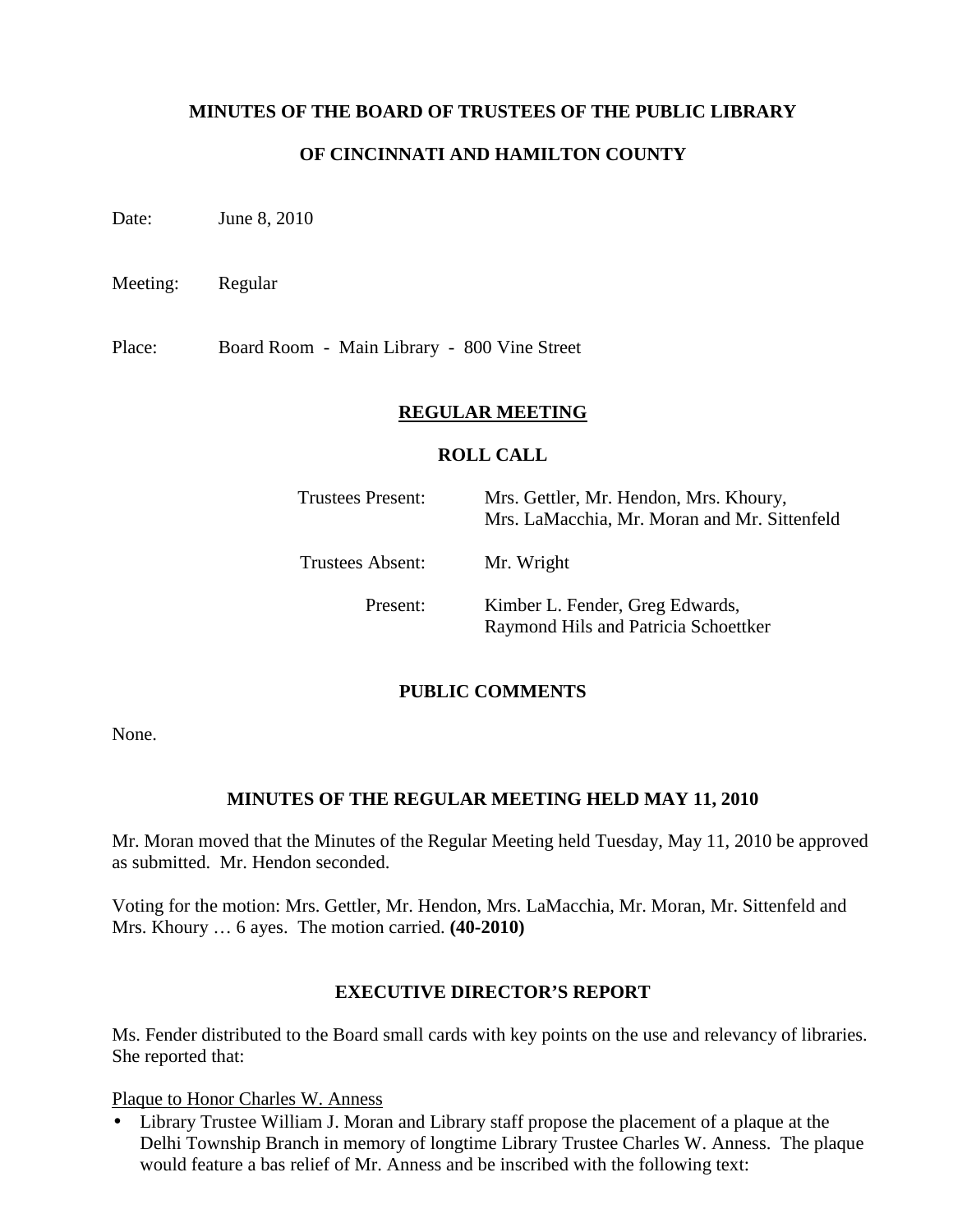### Charles W. Anness 1924—2006

Charles W. Anness, was a valued member of the Board of Trustees of the Public Library of Cincinnati and Hamilton County from 1967—2006. As a member of the Facilities Committee for 30 years, his legal expertise in real estate was invaluable. During his tenure on the Board, the Main Library was nearly tripled in size, 18 new branches were either opened or relocated to new buildings, and 8 were enlarged and remodeled, including the Delhi Township Branch.

Mr. Anness had a tremendous interest in library affairs and commitment to public service. He applied the same energy, tenacity, and acumen which characterized his distinguished legal career to his four decades of dedicated service as a Library Trustee. The time and talent he donated to the Library benefitted the lives of many Greater Cincinnatians.

#### Paula Brehm-Heeger – Ohio Library Council Board

• Paula Brehm-Heeger, Library Services Manager – Central Region, has been appointed to a vacant position on the Ohio Library Council's Board of Directors.

### LSTA Grant Application – Conservation Lab

Ms. Fender asked Jason Buydos to discuss the Library's application for a Library Services and Technology Act Grant to build a conservation lab including equipment to encapsulate prints and maps, a humidity dome to relax paper and a multiple-disc repair machine. The lab would be used to conserve/preserve the Library's materials and to contract work from other libraries and organizations. The grant total of \$137,659.77 includes a \$34,414.95 local match.

Jason Buydos discussed the grant and answered questions from the Board.

#### Library Volunteers

Ms. Fender reported that 123 adult volunteers were thanked at a reception in their honor at the Madeira Branch. Our volunteers gave the Library a total of 18,095 hours from May 1, 2009 through May 1, 2010.

Mr. Moran moved that the Executive Director's Report be approved as submitted, including approval of a plaque to honor Mr. Anness and application for an LSTA grant. Mrs. LaMacchia seconded.

Voting for the motion: Mrs. Gettler, Mr. Hendon, Mrs. LaMacchia, Mr. Moran, Mr. Sittenfeld and Mrs. Khoury … 6 ayes. The motion carried. **(41-2010)**

## **LIBRARY SERVICES AND ADMINISTRATION COMMITTEE REPORTS**

## **LIBRARY SERVICES**

Mrs. LaMacchia introduced Ned Heeger-Brehm, Branch Manager of the Groesbeck Branch.

#### Downloadable Initiative

Ned Heeger-Brehm reported that growth in the use of downloadable materials (books, audiobooks, videos and music) has been phenomenal in recent years – up 45.1% in May, with year-to-date usage up 38%. In January, a project team began investigating the Library's downloadable services with a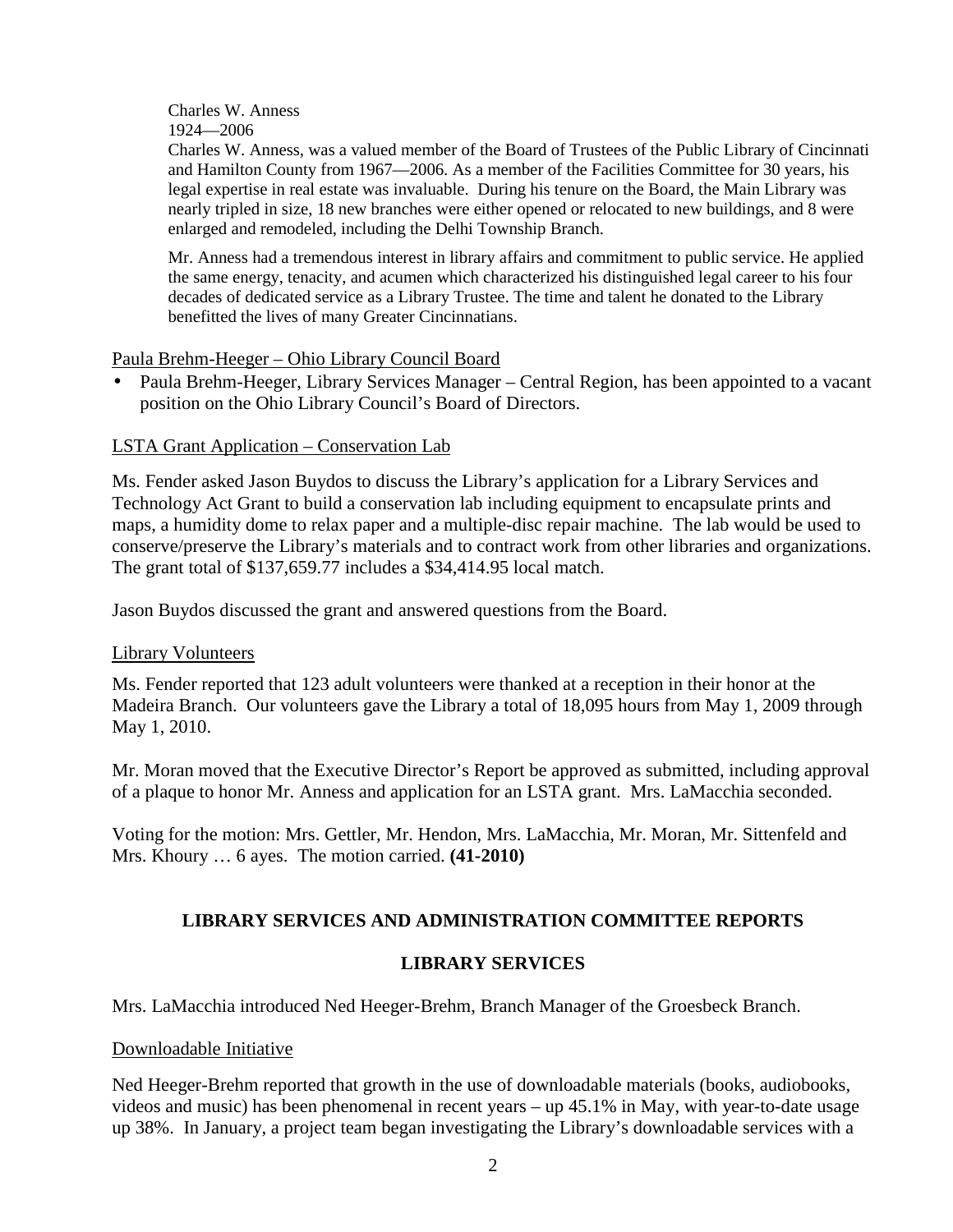goal of identifying ways to better serve downloadable users and to position the Library for future growth in that market.

The project team has made the following recommendations:

- Purchase significantly more downloadable materials.
- Improve their ease of use for new users through the Library's website and catalog.
- Install download software to public computer devices at all locations.
- Aggressively market and promote downloadable materials.
- Implement training for staff on downloadable material in order to better assist customers.
- Identify methods to bolster customer support through ownership of the collection.

Mr. Edwards reported that:

## Mobile Website

• a project team was formed in January to lay the groundwork for implementing an alternative version of CincinnatiLibrary.org, designed to suit the unique demands of mobile users and mobile devices. Based on data which included a customer survey, website traffic analysis, review of other library mobile websites and an analysis of mobile marketplace trends, the team recommended that, instead of repurposing our existing website, a new mobile optimized homepage be developed to support smartphones. Development is underway.

## Public Fax Service Pilot Project

• in response to customer requests, a pilot public fax service will be offered at the Anderson, Corryville and North Central Branches through FAX24 Public Fax Kiosks. With these vendorsupplied and supported kiosks, customers use a credit or debit card to send their fax transmission at a cost of \$1.50 for the first page, \$1.00 for each additional page. After completion of a sixmonth trial, the Library will assess usage and feedback from customers and staff before continuing or expanding the service. There is no cost to the Library for providing the service and we will receive a small commission.

Mrs. LaMacchia reported that:

## School Visits in TeensSpot

• the number of middle and high school classes visiting Teenspot at the Main Library during the 2009-2010 school year increased 59% (52 classes visiting, bringing 1,203 students). Library staff provides catalog, database and Internet research instruction, as well as a general Library overview, tours and assistance with research projects.

## Children's Hunger Alliance Collaboration – Brain Camp

• the Library will collaborate with the Children's Hunger Alliance to provide meals for the children attending Brain Camp through the Child and Adult Care Food Program (CACFP), a reimbursement program through the United States Department of Agriculture.

# Art Museum Grant Partnership

• Teenspot will offer support for a grant proposed by the Cincinnati Art Museum to the National Endowment for the Arts to develop a high school curriculum tying the Art Museum's modern and contemporary collections with twenty-first century learning standards. TeenSpot will support the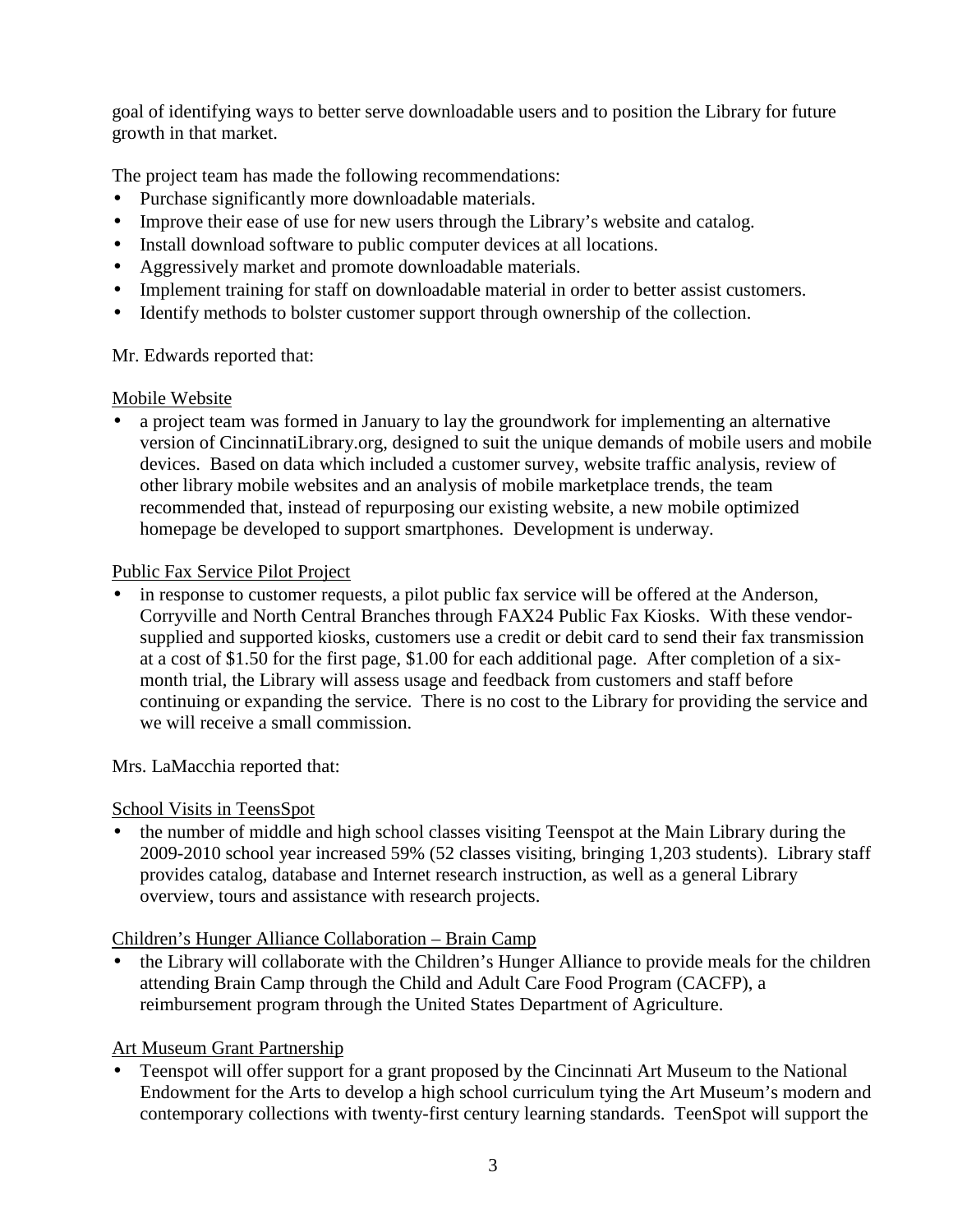grant by creating annotated booklists and webpage reviews for topics connected to the curriculum and by developing lesson plans highlighting the Library's databases.

### Programs and Exhibits

- *Fountain Square Family Days –* Every Saturday in June, the Library is partnering with 3CDC on Fountain Square; librarians will read stories by popular children's authors, including Dr. Seuss and Eric Carle.
- *Real to Reel Documentary Film Series* Film and TV documentaries will be shown in the Huenefeld Tower Room at the Main Library on the third Tuesday of every month, followed by a discussion.
- *Zoo Tales* Every Tuesday in July, a children's librarian will visit the Cincinnati Zoo and do a Zoo Tales storytime focused on a popular character from children's literature and the character will make a guest appearance. In exchange, the Zoo will bring their "Wildlife Comes to You" program to four branch libraries this summer.
- *Melissa Anelli Author Visit* as expert historian of the Harry Potter phenomenon, Melissa Anelli will speak at the Main Library's Reading Garden Lounge on July 31.
- *Harry Potter Week t*o celebrate Ms. Anelli's visit and Harry Potter's birthday (July 31), all Library locations will participate in Harry Potter Week activities from July 25-31 with programs and displays.
- *The Keith Kuhn Memorial Artists' Book Exhibit Marking Time Marking Time is a traveling* exhibit of book art by members of the Guild of Bookworkers created around the theme "marking time". It is co-sponsored by the Cincinnati Book Arts Society and will be on view in the Cincinnati Room from July 5 through August 26.

### Library Usage

- Main Library circulation increased 9.8% in May, while digital circulation increased 45.1%. Holds accounted for 12% of circulation. Overall circulation for May was down 1.2% as a result of the Library for the Blind merger. *The Hunger Games*, this year's On The Same Page title, made the top 10 circulating titles list for the fifth straight month and *The Lost City of Z*, May's Featured Book of the Month, was one of the top 10 circulating adult titles.
- the top circulating items and statistical reports for the month of May 2010 were submitted.

### **ADMINISTRATION**

#### Personnel Changes

Mrs. LaMacchia recommended that the Board approve the following personnel changes effective through May 29, 2010:

| <b>ACTION</b> | <b>AGENCY</b>               | <b>POSITION TITLE</b>  | FTE EMPLOYEE NAME         | <b>EFFECTIVE</b><br><b>DATE</b> |
|---------------|-----------------------------|------------------------|---------------------------|---------------------------------|
| Retirement    | Sharonville                 | Reference Librarian I  | 1.00 Kitchkowsky, Mary I. | 05/28/10                        |
| Retirement    | <b>Cataloging Services</b>  | Copy Cataloger         | 1.00 Malone, Laverne      | 05/28/10                        |
| Retirement    | <b>Fiscal Office</b>        | Payroll Clerk          | 1.00 Steffen, Rawanda S.  | 05/28/10                        |
| Death         | <b>Circulation Services</b> | LSA I                  | 1.00 Lytle, Sherry        | 05/28/10                        |
| Promotion     | West End                    | Children's Librarian I | 1.00 Carrier, Sarah E.    | 05/02/10                        |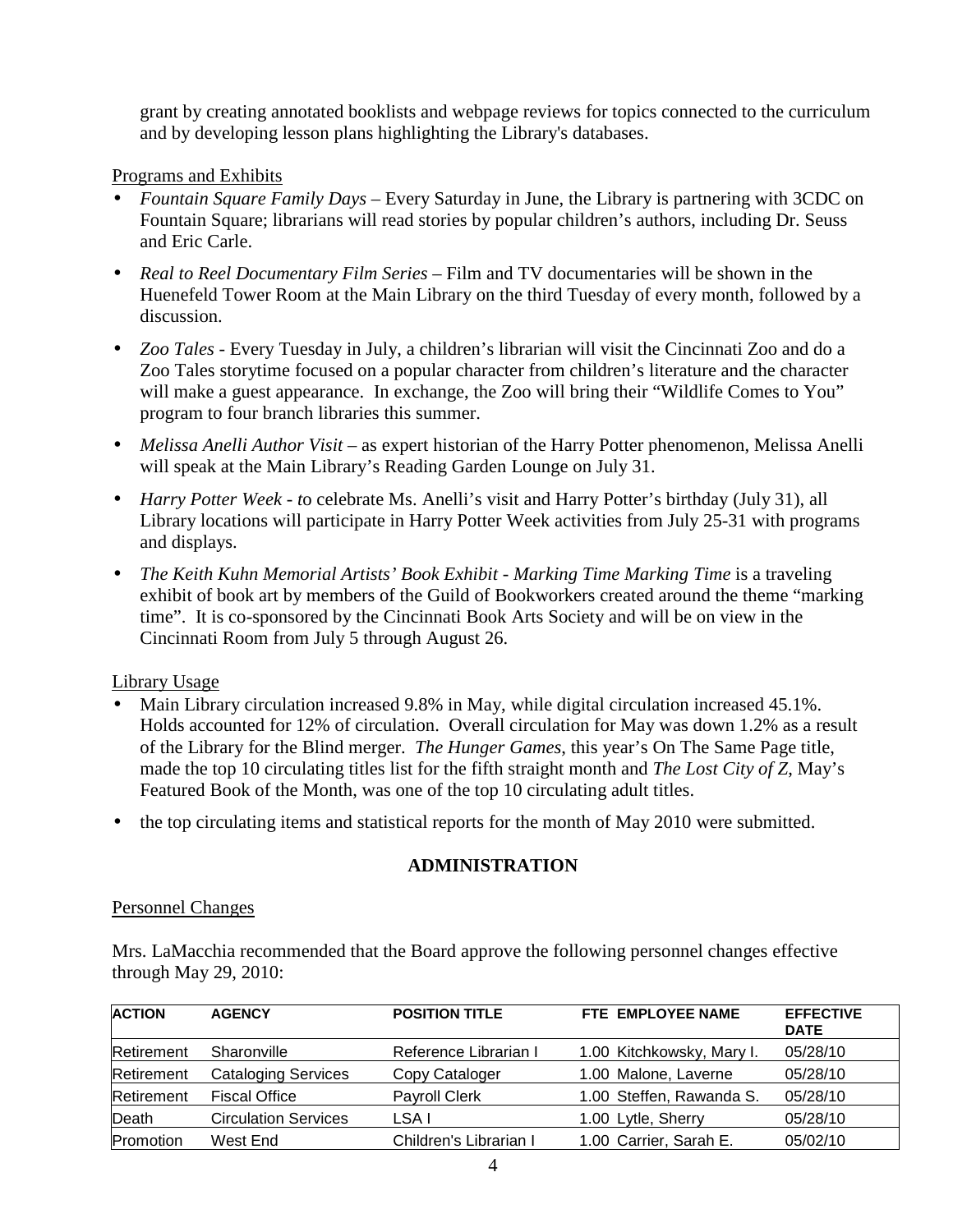| <b>ACTION</b> | <b>AGENCY</b>                        | <b>POSITION TITLE</b>                            | FTE EMPLOYEE NAME                   | <b>EFFECTIVE</b><br><b>DATE</b> |
|---------------|--------------------------------------|--------------------------------------------------|-------------------------------------|---------------------------------|
| Promotion     | Delhi Township                       | LSA I                                            | 0.50 Pellegrino, Mario A.           | 05/02/10                        |
| Promotion     | <b>Materials Retrieval</b>           | <b>LSA II</b>                                    | 1.00 Schlicher, Lynne T.            | 05/16/10                        |
| Promotion     | <b>Cataloging Services</b>           | Copy Cataloger                                   | 1.00 Wuertemberger, Ann M. 05/02/10 |                                 |
| Appointment   | Magazines &<br>Newspapers            | LSA II                                           | 0.50 Donnermeyer, Molly E.          | 05/16/10                        |
| Appointment   | <b>TechCenter</b>                    | <b>LSA II</b>                                    | 0.50 Grant, Lisa M.                 | 05/02/10                        |
| Appointment   | Information & Reference              | Reference Team Leader                            | 1.00 Hawk, Gwendolyn B.             | 05/02/10                        |
| Appointment   | Madeira                              | <b>Student Shelver</b>                           | 0.30 Sanders, Dory R.               | 05/02/10                        |
| Appointment   | Madeira                              | LSA I                                            | 0.50 Spears, Kaitlyn P.             | 05/16/10                        |
| Appointment   | <b>Children's Learning</b><br>Center | <b>LSA II</b>                                    | 0.50 Sullivan, Elizabeth L.         | 05/02/10                        |
| Change        | <b>Materials Retrieval</b>           | Page                                             | 1.00 Gerke, Michael L.              | 05/16/10                        |
| Change        | <b>Materials Retrieval</b>           | Page                                             | 1.00 Mathews, Brittany C.           | 05/02/10                        |
| Change        | Sharonville                          | Reference Librarian I                            | 1.00 Selickman, Elizabeth L.        | 05/02/10                        |
| Change        | Cheviot                              | Reference Librarian I                            | 1.00 Weikert, Jennifer M.           | 05/02/10                        |
| Departure     | <b>Fiscal Office</b>                 | <b>Administrative Accounting</b><br><b>Clerk</b> | 1.00 Brauninger, Alicia             | 05/24/10                        |
| Departure     | Information & Reference              | LSA II                                           | 0.50 Bunthoff, Kathryn C.           | 05/18/10                        |
| Departure     | Groesbeck                            | <b>Student Shelver</b>                           | 0.30 Fox, Ellen C.                  | 05/29/10                        |
| Departure     | Groesbeck                            | LSA I                                            | 0.50 Harkness, Amy E.               | 05/15/10                        |
| Departure     | <b>Materials Retrieval</b>           | Page                                             | 1.00 Pillai, Ashley M.              | 05/14/10                        |
| Departure     | Mt. Washington                       | <b>Student Shelver</b>                           | 0.25 Sullivan, Shane H.             | 05/14/10                        |
| Departure     | <b>Blue Ash</b>                      | <b>Student Shelver</b>                           | 0.25 Thomas, Stacy C.               | 05/05/10                        |

Mrs. LaMacchia moved that the Board approve the Library Services and Administration Committee report as submitted, including personnel changes. Mr. Moran seconded.

Voting for the motion: Mrs. Gettler, Mr. Hendon, Mrs. LaMacchia, Mr. Moran, Mr. Sittenfeld and Mrs. Khoury … 6 ayes. The motion carried. **(42-2010)**

### **FISCAL OFFICER'S REPORT**

Ms. Schoettker reported that:

Status of Funding

- on June 2, we received a check in the amount of \$1,028,541.73 from the State of Ohio for reimbursement of first half property tax rollbacks, bringing total (gross) first half property tax receipts to \$10.2 million.
- total Public Library Fund distributions from January through June are 14.4% less than 2009 receipts and 3% less than the current estimate.

### Monthly Financial Report

• the financial report was submitted for the period ending May 31, 2010.

#### Investment Report

• the investment report was submitted for the month ending May 31, 2010.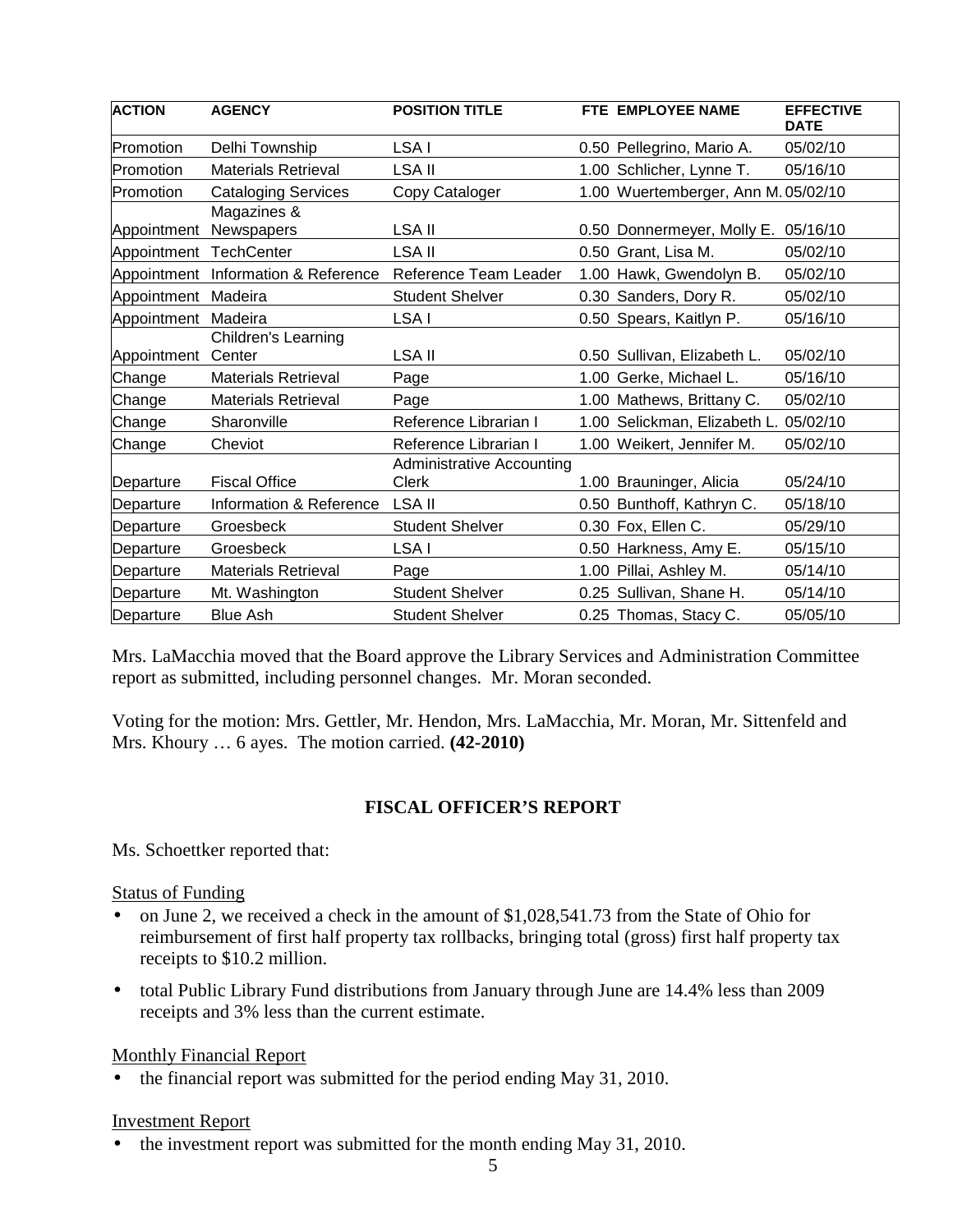### Audit of Year Ending December 31, 2009

Ms. Schoettker reminded the Board that the post-audit conference for the year ending December 31, 2009 would be held immediately after the board meeting.

In response to Mr. Sittenfeld's inquiry, Ms. Schoettker stated that she asked US Bank to stop leaving funds temporarily uninvested.

Mrs. Gettler moved that the Board approve the Fiscal Officer's Report including the financial and investment report as submitted. Mrs. LaMacchia seconded.

Voting for the motion: Mrs. Gettler, Mr. Hendon, Mrs. LaMacchia, Mr. Moran (except pass on investment report), Mr. Sittenfeld and Mrs. Khoury … 6 ayes. The motion carried. **(43-2010)**

### **FINANCE AND AUDIT COMMITTEE REPORTS**

#### Depository Agreements

Ms. Schoettker reminded the Board that the Library's public moneys must be deposited in accordance with the provisions of Ohio's Uniform Depository Act (ORC 135), which also requires the Library Board to designate public depositories for a period of five years.

Our current agreements expire on July 31, 2010. At the Board's direction, she requested proposals for new depository agreements from Fifth Third Bank, US Bank, PNC Bank, Huntington Bank, Stock Yards Bank & Trust and Key Bank. Stock Yards Bank & Trust was unable to submit an agreement because they do not provide the collateralization required for public deposits. Proposals were received as follows:

|                        | Active Deposits (1) | Interim Deposits (2) | Inactive Deposits (3) | <b>Total Deposits</b> |
|------------------------|---------------------|----------------------|-----------------------|-----------------------|
| Fifth Third Bank       | not specified       | not specified        | not specified         | \$35,000,000          |
| <b>Huntington Bank</b> | \$15,000,000        |                      | \$5,000,000           | \$20,000,000          |
| Key Bank               | not specified       | not specified        | not specified         | \$20,000,000          |
| <b>PNC Bank</b>        | \$25,000,000        | \$25,000,000         | \$5,000,000           | \$50,000,000          |
| <b>US Bank</b>         | \$15,000,000        | \$5,000,000          | \$10,000,000          | \$30,000,000          |
|                        |                     |                      |                       |                       |

(1) Needed to meet current demands.

(2) Needed not for immediate use, but before the end of the period of designation.

(3) Deposits other than Interim or Active.

Ms. Schoettker recommended that the Board approve entering into agreements with each of these five financial institutions for the period August 1, 2010 to July 31, 2015. Fifth Third Bank will continue to provide commercial banking and credit card services; US Bank, trust fund principal investment management. All banks will compete for other investments, but she noted that any significant increase in investing is possible only if funding improves and our cash balance grows.

Mrs. LaMacchia moved that these items be approved as submitted. Mrs. Gettler seconded.

Voting for the motion: Mrs. Gettler, Mr. Hendon – pass, Mrs. LaMacchia, Mr. Moran – pass, Mr. Sittenfeld and Mrs. Khoury … 4 ayes. The motion carried. **(44-2010)**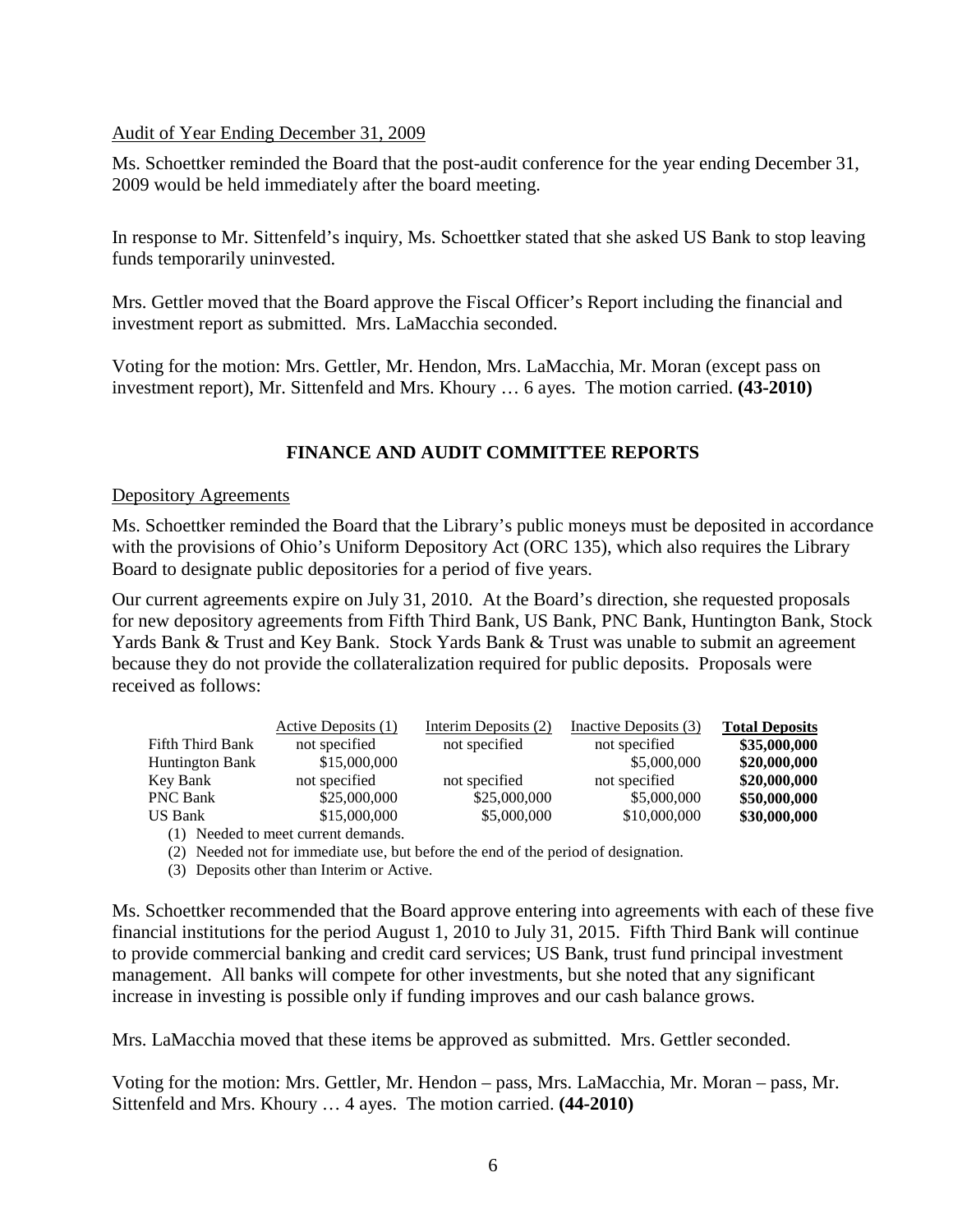### **FACILITIES COMMITTEE REPORT**

Mr. Hendon reported that:

#### Branch Lease Renewals

- *Clifton Branch* The lease for the Clifton Branch expires on July 31, 2010. The landlord has proposed a six-year lease renewal, effective August 1, 2010 – July 31, 2016. The proposed rent of \$36,600 per year or \$3,050 per month is an increase of 5% and would remain at this rate with no additional increase throughout the term of the lease. The Library may cancel the lease after three years by giving 120-day written notice of cancellation, but only for the purpose of moving the Clifton Branch to the Brookline Avenue property. All other terms and conditions of the current lease would remain in effect.
- *Mt. Healthy Branch* The lease for the Mt. Healthy Branch expires on July 31, 2010. The landlord has proposed a three-year lease renewal, effective August 1, 2010 – July 31, 2013, with an option for an additional two years. Rent for the first year of the lease would remain at \$19,144.92, or \$1,595.41 per month, then would increase by 3% each consecutive year. All other terms and conditions of the current lease would remain in effect.

Clifton Branch – Brookline Avenue Property

• the Brookline Avenue site for a new Clifton Branch was donated to the Library on May 27. The office of the Hamilton County Prosecuting Attorney handled the closing, resulting in no closing costs or recording fees. The donor paid the Library \$9,452.08 for pro-rated property taxes. A property tax exemption is being filed. The deed (with the Library as property owner) has been recorded.

H. C. Nutting's Phase I Environmental Assessment recommends checking the building for asbestos before beginning renovation and, if found, removing an underground storage tank when the garage is demolished. (Nutting found evidence of a tank but could not confirm its existence). All terms of the donor's letter of intent have been met.

Mrs. Khoury commented that a 6-year lease was longer than usual. Ms. Fender noted the ability to cancel in three years and Mr. Moran said that a fixed amount for 6 years is an advantage.

Mr. Sittenfeld asked if he could assume that the Clifton Branch would not move to the new site before 37-1/2 months. The Board agreed.

Mr. Hendon moved that the Board approve the Facilities Committee Report as submitted. Mr. Moran seconded.

Voting for the motion: Mrs. Gettler, Mr. Hendon, Mrs. LaMacchia, Mr. Moran, Mr. Sittenfeld and Mrs. Khoury … 6 ayes. The motion carried. **(45-2010)** 

### **DEVELOPMENT COMMITTEE REPORT**

Mrs. Gettler reported that the Development Committee met on May 21, 2010. Committee Chair Deliaan A. Gettler; Library Trustees Ross A. Wright, and William J. Moran; Foundation Directors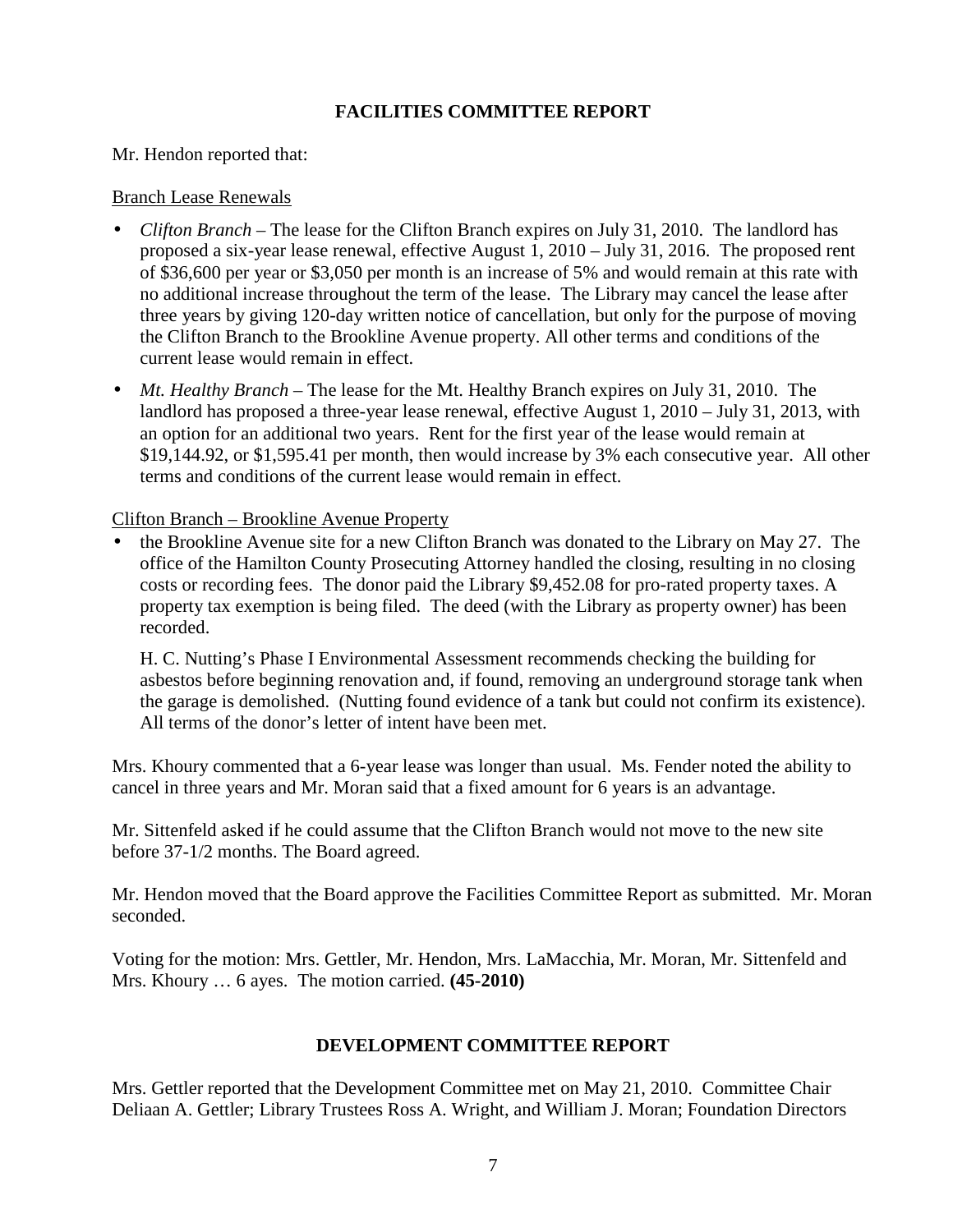Allen G. Zaring IV, Tracy Tunney Ward, Joseph J. Dehner and Laura Randall and staff members Kim Fender and John Reusing were in attendance.

The Committee reviewed several items including a report on the success of fundraising efforts throughout the Library's history resulting in \$5.3 million in gifts and bequests in the past five years and endowments of \$8 million held by the Library, the Foundation and the Friends of the Public Library. The Committee also reviewed the various fundraising organizations supporting the Library and the unique role each plays.

Mrs. Gettler presented the following recommendations of the Committee:

Development Committee Vacancy

• regretfully accept the resignation of Paul G. Sittenfeld from the Development Committee and approve William J. Moran as a new member of that Committee.

## Foundation Development Initiative

- support the Foundation's Development Initiative and its approval by the Foundation Board, including adopting language outlining the management of an endowment fund pursuant to Ohio Revised Code 1715.51(D) that will define the purpose and use of endowment funds and charge the Library Foundation with all decisions on disbursements from the endowment.
- approve giving the Foundation's Development Initiative first priority for all other donors with the understanding that some may be asked to contribute to both or either in a coordinated campaign approach.

## Clifton Branch Project – Brookline Avenue

- approve focusing Clifton Branch project fundraising efforts on four groups of potential donors:
	- Clifton residents and advocates
	- Members of the Pi Kappa Alpha fraternity
	- Organizations that give for historic preservation initiatives
	- Foundations that do not give to endowments

The Library Foundation will act only as a financial intermediary in gifts received for this project.

• approve allocation of additional operating expenses incurred at the new Clifton Branch, estimated at \$76,900 annually, from the Library's general operating budget.

### Permanent Fund Disbursements

• approve reviewing with the Hamilton County Probate Court the possibility of broadening the disbursement of income from the permanent funds held by the Library. For example, broadening the Feld Fund for purchase of *books* on Travel and World Affairs to allow the purchase of any *materials* on Travel and World Affairs.

Mrs. Gettler moved that the recommendations regarding the Development Committee vacancy, the Foundation Development Initiative and Permanent Fund disbursements be approved as submitted. Mrs. LaMacchia seconded.

Voting for the motion: Mrs. Gettler, Mr. Hendon, Mrs. LaMacchia, Mr. Moran, Mr. Sittenfeld and Mrs. Khoury … 6 ayes. The motion carried. **(46-2010)**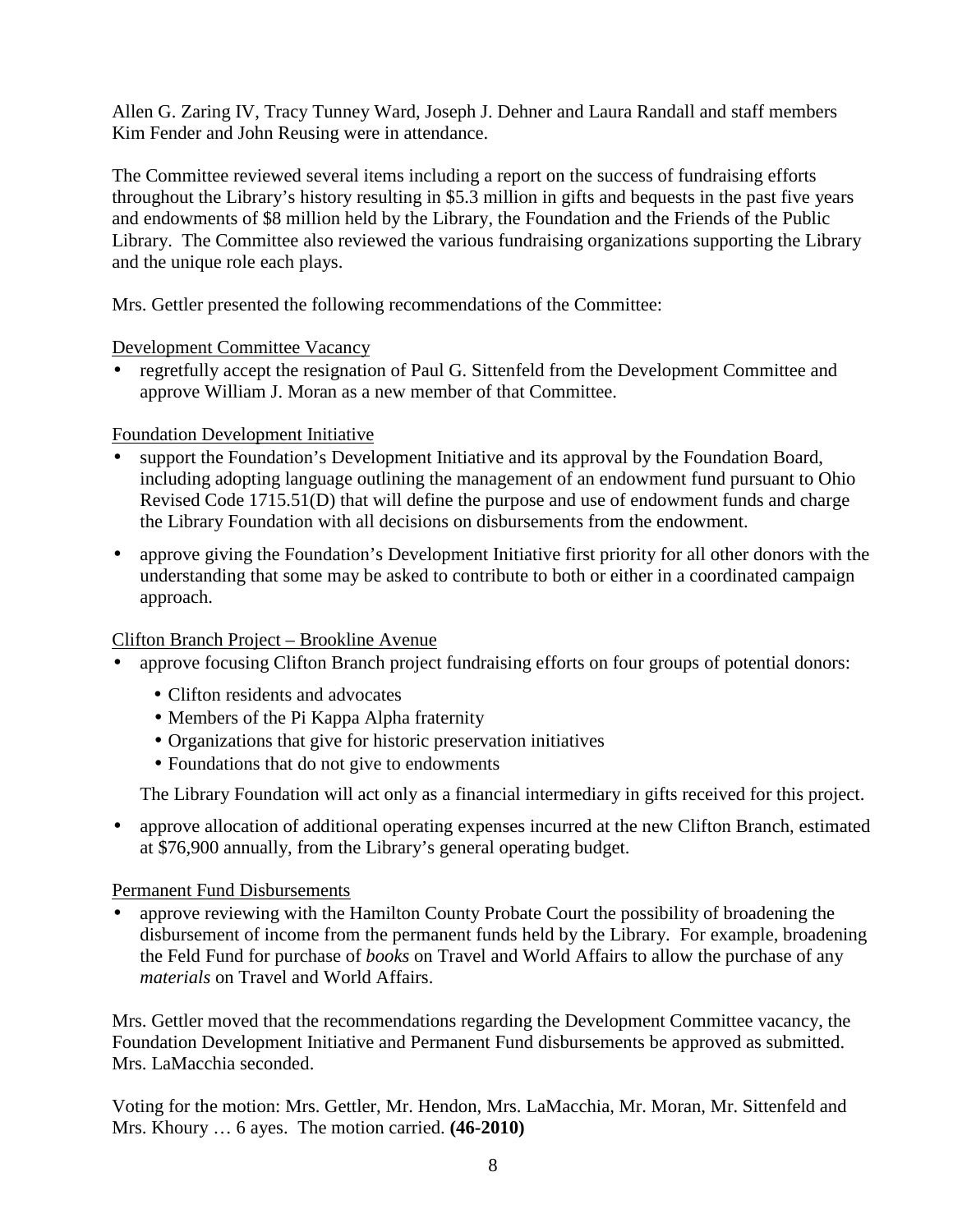Mrs. Gettler moved that the recommendation regarding the Clifton Branch project be approved as submitted. Mr. Moran seconded.

Voting for the motion: Mrs. Gettler – aye, Mr. Hendon – aye, Mrs. LaMacchia – aye, Mr. Moran – aye, Mr. Sittenfeld – no and Mrs. Khoury – aye … 5 ayes. The motion carried. **(47-2010)** 

Mrs. Gettler further reported that:

Wayne Wilkinson Bequest

• the Library received a bequest of \$2,500 from the estate of Wayne Wilkinson.

Michael Dever/Peak 8 LLC Gift

• property at 3400 Brookline Avenue (Parkview Manor, the George Cox mansion) was donated to the Library on May 27 by Michael Dever through his corporation Peak 8 LLC with the stipulation that it house a relocated Clifton Branch. The appraised value is \$569,000.

Library Foundation Grants

• the Library Foundation was awarded a \$1,000 grant from the Scripps Howard Foundation that will support the Library's Shared Reading and Early Learning Express programs. Another \$1,000 grant from the Greater Cincinnati Foundation and their Summertime Kids Volunteer Committee will help underwrite the 2010 Summer Brain Camp at the Library.

#### Friends of the Public Library Sale

the Friends Annual Downtown Sale at the Main Library will run June  $6 - 11$ .

#### Anderson Township Library Association Sale

the ATLA will hold its Annual Used Book Sale at the Nagel Middle School from June  $25 - 27$ .

The report was received and filed.

### **COMMUNITY AND PUBLIC RELATIONS COMMITTEE REPORT**

Mr. Sittenfeld presented a report on promotion and planning, notable media coverage, press releases and community outreach. The report was received and filed.

### **LEGISLATIVE AFFAIRS AND LAW COMMITTEE REPORT**

#### HB 48 - Levy Resolution Filing

Ms. Fender reported that an amendment to House Bill 48, effective July 2, 2010, changes the filing schedule for levies from 75 to 90 days prior to the election.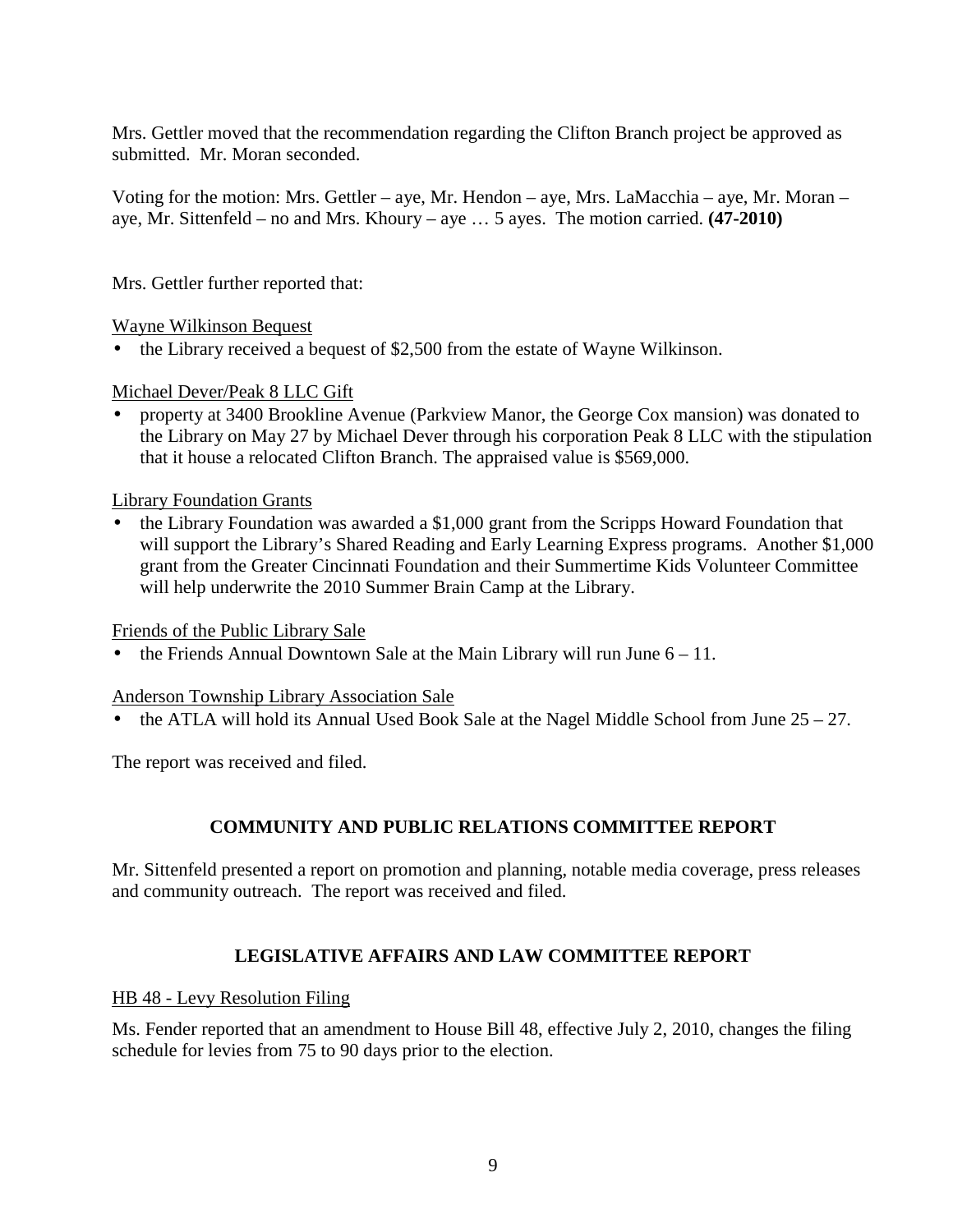### Local Government Commission Update

Ms. Fender summarized the formation of the Commission on Local Government Reform and Collaboration, including the appointment of Lynda Murray, Ohio Library Council's Director of Government and Legal Services, to represent the interests of the OLC and its member libraries.

At a meeting on May 21 that Lynda was not able to attend, the other Commission members voted 8-2 to include as one of its 20 primary recommendations the following: "Examine the number of library districts in Ohio - look into making single district." The wording in the final minutes of the meeting indicates that the recommendation is to investigate the feasibility of creating one library district in each county. Although our Library is already the only public library in Hamilton County, Ms. Fender expressed concern that public libraries remain political subdivisions of the state and not become part of city or county government. Lynda is urging the Commission to reconsider this recommendation.

Mrs. Gettler asked that Richard Finan be asked to investigate this matter for a subsequent report to the Board.

Ms. Fender reported that:

## Federal Court Ruling on Library Legal Representation

• a ruling by the United States District Court for the Northern District of Ohio may affect legal representation of public libraries. Revised Code Section 309.09(A) provides that the County Prosecutor shall serve as legal advisor "of the board of county commissioners, board of elections, and all other county officers and boards, including all tax supported public libraries."

Under one reading of the federal court ruling, it could mean that no public libraries can use the County Prosecutor as their attorney, since their boards are not answerable to the County Commissioners. OLC legal counsel Jon Iten of Vorys, Sater, Seymour and Pease and Lynda Murray are working on this issue.

### HB 400 – Elimination of the State Income Tax

• The Director of the Geauga County Public Library testified before the House Ways and Means Committee on May 26 on HB 400, legislation that proposes elimination of the state income tax. Although legislative action is not anticipated this session, it is important for legislators to understand the impact on public libraries.

### ALA Legislative Day

• Paula Brehm-Heeger will represent our Library at the annual American Library Association Legislative Day in Washington D.C. on June 29.

The report was received and filed.

## Yvonne Garner Complaint

Ms. Fender reminded the Board of a 2008 complaint filed against the Library in the Hamilton County Court of Common Pleas by Yvonne Garner. Ms. Garner and a Library driver (now retired) were involved in a motor vehicle accident in June 2006. As allowed by the voluntary dismissal without prejudice, filed on May 29, 2009, the plaintiff refiled the complaint on May 28, 2010 seeking demand for judgment in an amount in excess of \$25,000 plus costs.